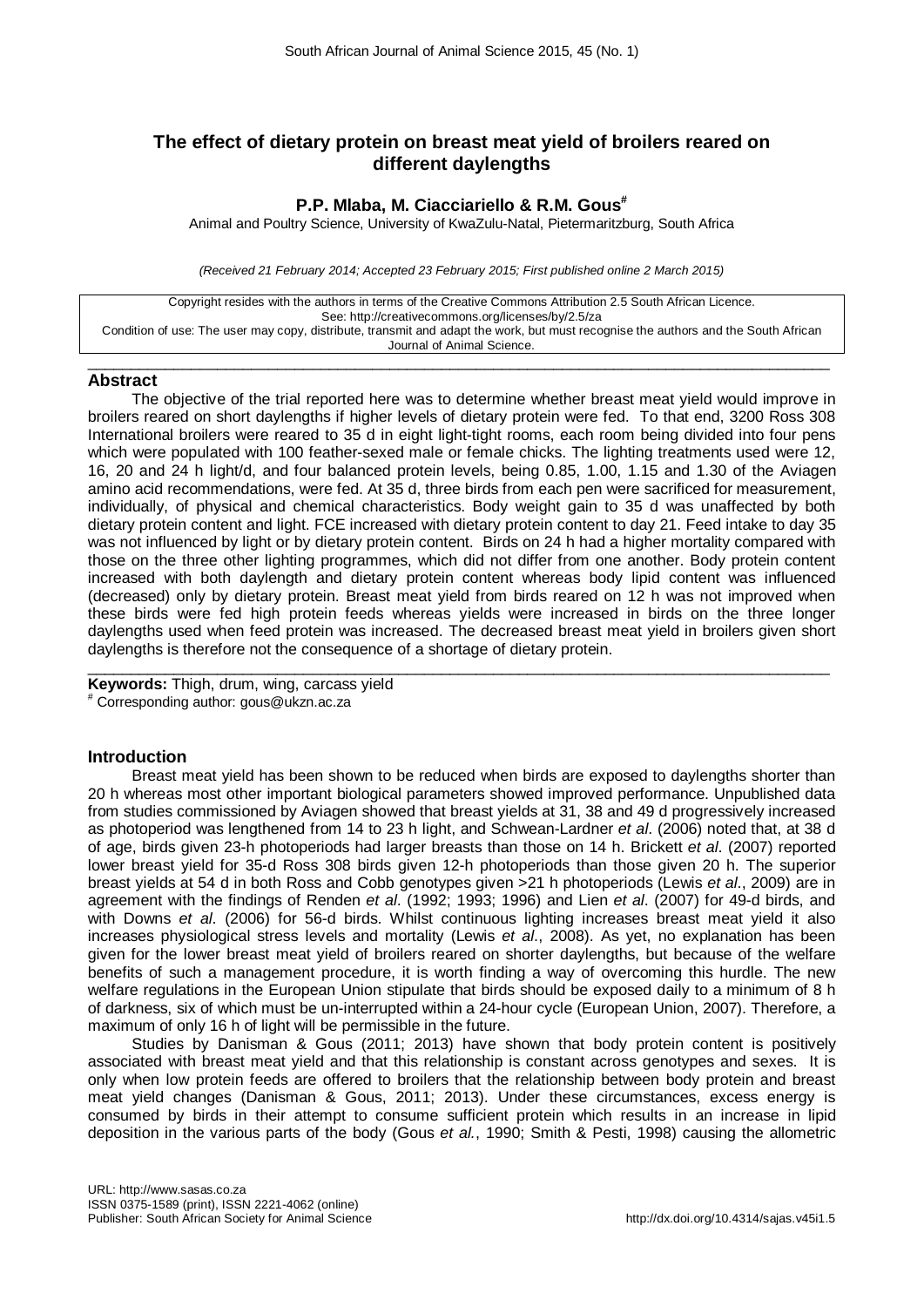relationship between breast meat yield and body protein to differ from that where high protein feeds are offered (Danisman & Gous, 2011; 2013). It is possible that the reduced feed intake of broilers reared on short daylengths (Ingram *et al*., 2000, Lewis *et al.*, 2009) may result in less dietary protein being consumed than is necessary to meet the potential body protein growth of broilers, and this could be the cause of the lower breast meat yield in birds reared on short daylengths. Alternatively, the lower energy usage by birds on short daylengths would result in a surplus which would be deposited as body lipid (Lewis & Gous, 2007). Therefore, at the same body weight as broilers on long daylengths, broilers on short daylengths would have more body lipid and hence less body protein, and as a result, less breast meat.

The hypothesis tested in this trial was that breast meat yield would improve in broilers reared on short daylengths if higher levels of dietary protein were fed. In order to test this hypothesis, feeds ranging in dietary protein content were fed to broilers reared under a range of daylengths, with growth rate, feed intake, breast meat yield and body protein and lipid content being measured.

#### **Materials and Methods**

A total of 3200 day-old Ross 308 International broiler chicks was reared in eight light-tight rooms. Each room was divided into four pens using a mesh fence as a barrier. Each pen was populated with 100 feather-sexed male or female chicks. On the first day all chicks received continuous lighting, with the lighting treatments being implemented from the second day of age. Illumination was provided by 11W warm-white compact fluorescent lamps. Heating was provided initially using gas spot-brooders which were placed over two pens on either side of each room. The room temperature was set initially at 32 °C and was decreased by 3 °C at seven d and then linearly to reach 20 °C by 21 d of age. The Animal Ethics Committee approved, in 2010, the use of broiler chickens for this study (reference number: 086/10/Animal).

The four experimental diets used, were formulated to contain 0.85, 1.00, 1.15 and 1.30 of the Aviagen amino acid recommendations (Aviagen, 2009) in the starter and grower periods. Two basal feeds (lowest and highest balanced protein levels) (Table 1) were mixed at a commercial mill, and the chemical composition for these feeds is given in Table 2. The two intermediate levels of balanced protein were produced by blending the high and low protein basal feeds in the ratios 0.67 : 0.33 and 0.33 : 0.67, respectively. The basal feeds were sampled after mixing for the analysis of apparent metabolisable energy (AME) and digestible amino acid content, using the method of Fisher & McNab (1987) and a Waters amino acid analyser (AOAC, 2003). The experimental diets were provided in a crumbled form for the first two weeks and in a pelleted form thereafter. Feed and water were supplied ad libitum for the entire trial, and drinkers were cleaned daily.

On arrival, all chicks were weighed per box to obtain their mean initial body weight. Thereafter a random sample of the birds in each pen was weighed at seven-day intervals and these values were used to calculate BWG. On the same day, feed remaining in the troughs was measured from which feed consumption was calculated. Mortality was recorded daily and feed intake was corrected for mortality. Feed conversion efficiency (FCE) was calculated as g gain/kg feed consumed.

At 35 d, three birds from each pen were sacrificed for measurement of physical and chemical characteristics. Body weight of each bird was recorded three times, once before being electrically stunned and exsanguinated, the second after bleeding had ceased, and finally after the feathers had been removed using a rotatory drum plucker. Breast meat (without bone or skin), thigh, drum and wing (with skin and bone) were dissected and weighed and then all parts of each bird, other than feathers, were sealed in a plastic bag, marked and stored in a freezer until mincing took place. Each bird was minced twice using a medium sized mincing machine after which a sample of approximately 500 g was taken from each carcass for subsequent chemical analysis. Each carcass sample was freeze-dried and then milled using a Retsch ultracentrifugal mill. The crude protein content (N x 6.25) of each milled sample was analysed with a LECO FP2000 Nitrogen analyser using the Dumas combustion method (AOAC, 2003). Gross energy (GE) content was determined using a DDS isothermal CP 500 bomb calorimeter. Lipid (L) content was calculated from GE using the equation L = −0.8754 + 0.04754\*GE (University of KwaZulu-Natal, unpublished). To determine the ash content, samples were placed in a furnace for four hours at 550 ºC (AOAC, 2003).

Four lighting treatments, namely 12L : 12D, 16L : 8D, 20L : 4D and 24L : 0D were applied from day old for the duration of the trial, these being randomised between rooms, with each lighting treatment being replicated twice, resulting in a factorial design with two sexes, four dietary protein levels and four lighting treatments. Data were analysed using analysis of variance to determine treatment means. Simple linear regression with groups was used to evaluate the response to dietary protein content and daylength, using Genstat (2011). Birds were sexed at the hatchery and reared separately, but to allow for the maximum number of replications of the main effects (light and dietary protein), sex was not included in the statistical analysis and birds were treated as 'as-hatched'. The Chi-square test was used to determine the effects of photoperiod and dietary protein content on mortality (Morris, 1999).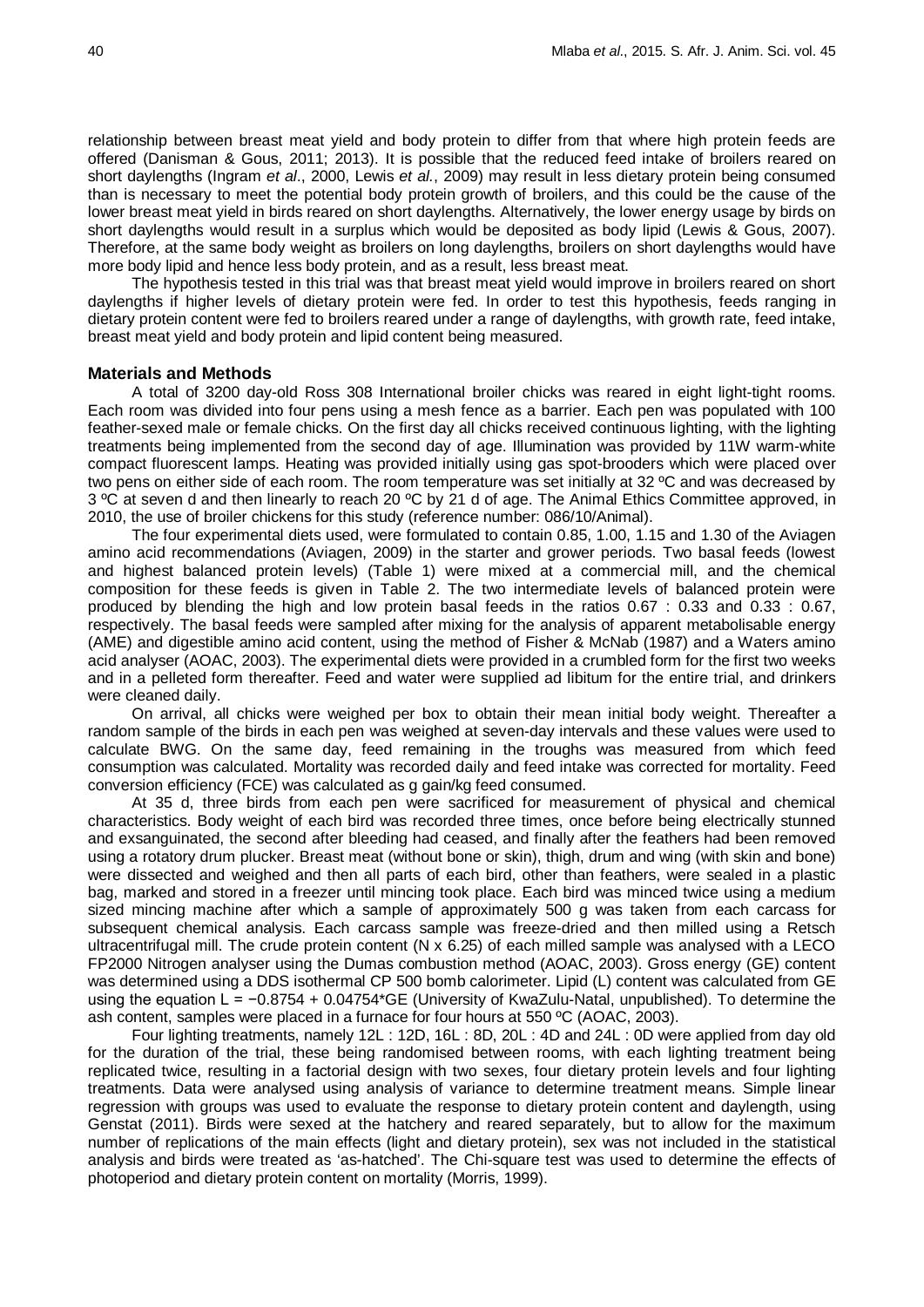| Table 1 Ingredient and nutrient composition (g/kg) of low and high protein basal feeds used in the starter and |  |  |  |  |  |  |
|----------------------------------------------------------------------------------------------------------------|--|--|--|--|--|--|
| finisher periods of the trial                                                                                  |  |  |  |  |  |  |

|                                 | <b>Starter</b> |           | <b>Finisher</b> |           |  |
|---------------------------------|----------------|-----------|-----------------|-----------|--|
| <b>Feed ingredients</b>         | LP             | <b>HP</b> | <b>LP</b>       | <b>HP</b> |  |
| Maize                           | 591            | 320       | 730             | 553       |  |
| Wheat middlings                 |                |           | 23.2            |           |  |
| Soybean full fat                | 300            | 300       | 202             | 300       |  |
| Soybean oilcake                 | 60.8           | 255       |                 | 92.3      |  |
| Fish meal                       |                | 45.0      |                 |           |  |
| L-lysine HCI                    | 3.00           | 2.40      | 2.00            | 1.80      |  |
| DL methionine                   | 1.60           | 2.3       | 0.50            | 1.90      |  |
| L-threonine                     | 0.80           | 1.00      | 0.40            | 0.70      |  |
| Choline chloride 60%            | 0.80           |           | 1.40            | 0.70      |  |
| Vit+min premix                  | 1.50           | 1.50      | 1.50            | 1.50      |  |
| Limestone                       | 17.1           | 12.8      | 18.1            | 17.0      |  |
| Salt                            | 2.00           | 1.20      | 2.00            | 2.20      |  |
| Monocalcium phosphate           | 16.5           | 12.6      | 16.5            | 16.5      |  |
| Sodium bicarbonate              | 2.40           | 1.80      | 2.50            | 2.00      |  |
| Oil - sunflower                 | 2.10           | 44.4      |                 | 10.9      |  |
| <b>Composition (calculated)</b> |                |           |                 |           |  |
| AMEn adult (MJ/kg)              | 12.6           | 12.6      | 13.0            | 13.0      |  |
| Crude protein (g/kg)            | 194            | 290       | 143             | 204       |  |
| Lysine <sup>1</sup>             | 11.6           | 17.4      | 7.60            | 11.4      |  |
| Methionine                      | 4.20           | 6.20      | 2.70            | 4.60      |  |
| Methionine+cystine              | 6.90           | 9.70      | 5.00            | 7.40      |  |
| Threonine                       | 7.10           | 10.7      | 5.00            | 7.40      |  |
| Tryptophan                      | 1.80           | 2.90      | 1.20            | 2.00      |  |
| Arginine                        | 11.7           | 18.5      | 8.00            | 12.6      |  |
| Isoleucine                      | 7.50           | 11.9      | 5.20            | 8.00      |  |
| Valine                          | 8.40           | 12.6      | 6.10            | 8.90      |  |
| Calcium                         | 10.0           | 10.0      | 10.0            | 10.0      |  |
| Avail. Phosphorous              | 5.00           | 5.00      | 5.00            | 5.00      |  |

 $1$  The amino acid composition is measured on a digestible basis.

## **Results**

Protein contents of the four starter feeds were measured to be 194, 226, 258 and 290 g/kg, and in the finisher feeds, 143, 164, 184 and 204 g/kg, respectively, confirming that the blending of the intermediate feeds had taken place accurately. Mean body weight gain (BWG), feed intake and FCE of birds on the four dietary protein levels and subjected to four lighting treatments to 35 d of age is given in Table 2. There were no significant interactions between lighting programme and dietary protein content for any of the measured variables ( $P > 0.05$ ). BWG to 35 d was unaffected by both dietary protein content ( $b = 0.84 \pm 1.12$  g/g protein) and light (b = 5.78  $\pm$  5.46 g/h light). FCE increased with dietary protein content to day 21 only (b = 0.626  $\pm$ 0.266 g gain/kg feed intake/g protein). Feed intake to day 35 was not influenced by light (b = 7.61  $\pm$  7.18 g/h light) or by dietary protein content (b =  $-0.41 \pm 1.4$  g/g protein).

Birds on 24 h had a higher (*P* <0.05) mortality (5.58%) compared with those on the three other lighting programmes, which did not differ from one another. Dietary protein content did not affect mortality (*P* >0.05).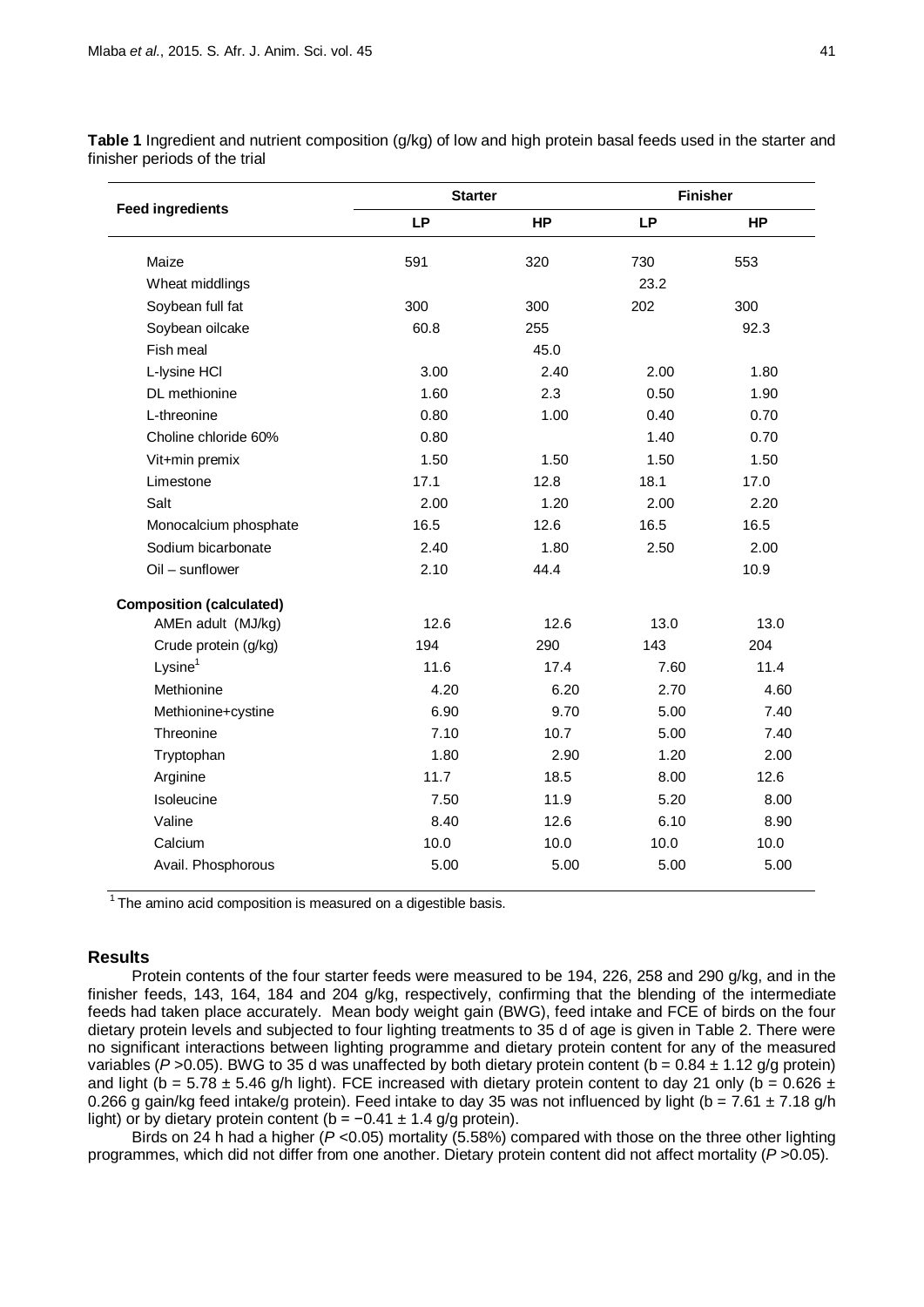Mean breast weights of the broilers sampled at 35 d are given in Table 3. There was no change in breast weight with dietary protein content (-0.338 ± 0.518 g/g) except when birds were subjected to 20 h light, when breast meat increased by 2.541  $\pm$  0.733 g/g dietary protein (Figure 1). However, the slope of the response to increasing daylengths differed depending on the dietary protein offered: for the lowest protein content (143 g/kg) this decreased linearly by (−)2.12 ± 1.09 g/h light. On the next two highest protein levels (164 and 184 g/kg) the increasing linear response was the same  $(5.35 \pm 2.72 \text{ g/h})$ ; and at the highest dietary protein content the response was curvilinear, increasing to the highest weight on 20 h light and then decreasing, the coefficients being 99.6 ± 27.9 for the linear term, and −2.63 ± 0.77 for the quadratic term. These responses are illustrated in Figure 2. Birds on 20 h of light and fed the highest protein content had the heaviest breast weights.

|            | Dietary protein content (g/kg feed) |      |            |      |                                   |                    |      |           |      |             |  |
|------------|-------------------------------------|------|------------|------|-----------------------------------|--------------------|------|-----------|------|-------------|--|
| Light (h)  | 194                                 | 226  | 258        | 290  | <b>Mean</b>                       | 143                | 164  | 184       | 204  | <b>Mean</b> |  |
|            | Body weight gain                    |      |            |      |                                   |                    |      |           |      |             |  |
|            |                                     |      | $0 - 21$ d |      |                                   |                    |      | 22 - 35 d |      |             |  |
| 12         | 941                                 | 866  | 845        | 942  | 899                               | 1363               | 1363 | 1389      | 1450 | 1391        |  |
| 16         | 866                                 | 857  | 866        | 911  | 875                               | 1311               | 1402 | 1405      | 1425 | 1386        |  |
| 20         | 889                                 | 883  | 914        | 935  | 905                               | 1359               | 1397 | 1465      | 1579 | 1450        |  |
| 24         | 913                                 | 947  | 952        | 953  | 941                               | 1440               | 1461 | 1406      | 1481 | 1447        |  |
| Mean       | 902                                 | 888  | 894        | 935  |                                   | 1368               | 1406 | 1416      | 1484 |             |  |
| <b>RMS</b> |                                     | 2534 |            |      |                                   |                    |      | 29879     |      |             |  |
|            |                                     |      |            |      |                                   | <b>Feed intake</b> |      |           |      |             |  |
|            | $0 - 21$ d                          |      |            |      |                                   | 22 - 35 d          |      |           |      |             |  |
| 12         | 1200                                | 1107 | 1006       | 1147 | 1115                              | 2488               | 2363 | 2244      | 2492 | 1685        |  |
| 16         | 1129                                | 1088 | 1057       | 1071 | 1086                              | 2409               | 2401 | 2424      | 2357 | 1669        |  |
| 20         | 1159                                | 1163 | 1117       | 1139 | 1144                              | 2418               | 2467 | 2463      | 2490 | 1729        |  |
| 24         | 1190                                | 1118 | 1131       | 1139 | 1145                              | 2531               | 2503 | 2423      | 2453 | 1737        |  |
| Mean       | 1169                                | 1119 | 1078       | 1124 |                                   | 2462               | 2434 | 2389      | 2448 |             |  |
| <b>RMS</b> |                                     |      | 4664       |      |                                   |                    |      | 54780     |      |             |  |
|            |                                     |      |            |      | <b>Feed conversion efficiency</b> |                    |      |           |      |             |  |
|            |                                     |      | $0 - 21$ d |      | 21 - 35 d                         |                    |      |           |      |             |  |
| 12         | 750                                 | 746  | 799        | 788  | 770                               | 548                | 576  | 619       | 583  | 582         |  |
| 16         | 730                                 | 749  | 780        | 811  | 768                               | 544                | 584  | 579       | 604  | 578         |  |
| 20         | 731                                 | 725  | 781        | 783  | 755                               | 562                | 565  | 593       | 633  | 588         |  |
| 24         | 732                                 | 809  | 805        | 799  | 786                               | 569                | 583  | 579       | 601  | 583         |  |
| Mean       | 736                                 | 757  | 791        | 795  |                                   | 556                | 577  | 592       | 605  |             |  |
| <b>RMS</b> |                                     |      | 580        |      |                                   |                    |      | 643       |      |             |  |

**Table 2** Mean body weight gain (g), feed intake (g) and feed conversion efficiency (g gain/kg feed consumed) at 21 and 35 d, of birds fed four levels of dietary protein under four lighting treatments

RMS: Residual mean square; n = 32.

When breast weight was expressed as a proportion of body weight (BRW/BW) both feed protein content and daylength influenced this ratio (*P* >0.05) although there was no significant interaction between the two factors (Table 4). When breast weight was expressed as a proportion of body protein weight (BRW/BPW), the only observed difference was between lighting treatments (Table 4). These differences were reduced even further when the allometric relationship between breast meat and body protein weight was analysed: The slope of the regression was the same for all treatments (0.988  $\pm$  0.444) but the constant term differed for those birds fed 204 g protein/kg, being 1.447  $\pm$  0.115 for birds on 12 h light and 1.701  $\pm$ 0.139 for birds on 20 h light. For all other combinations of light and feed protein the constant term was 1.562  $± 0.435.$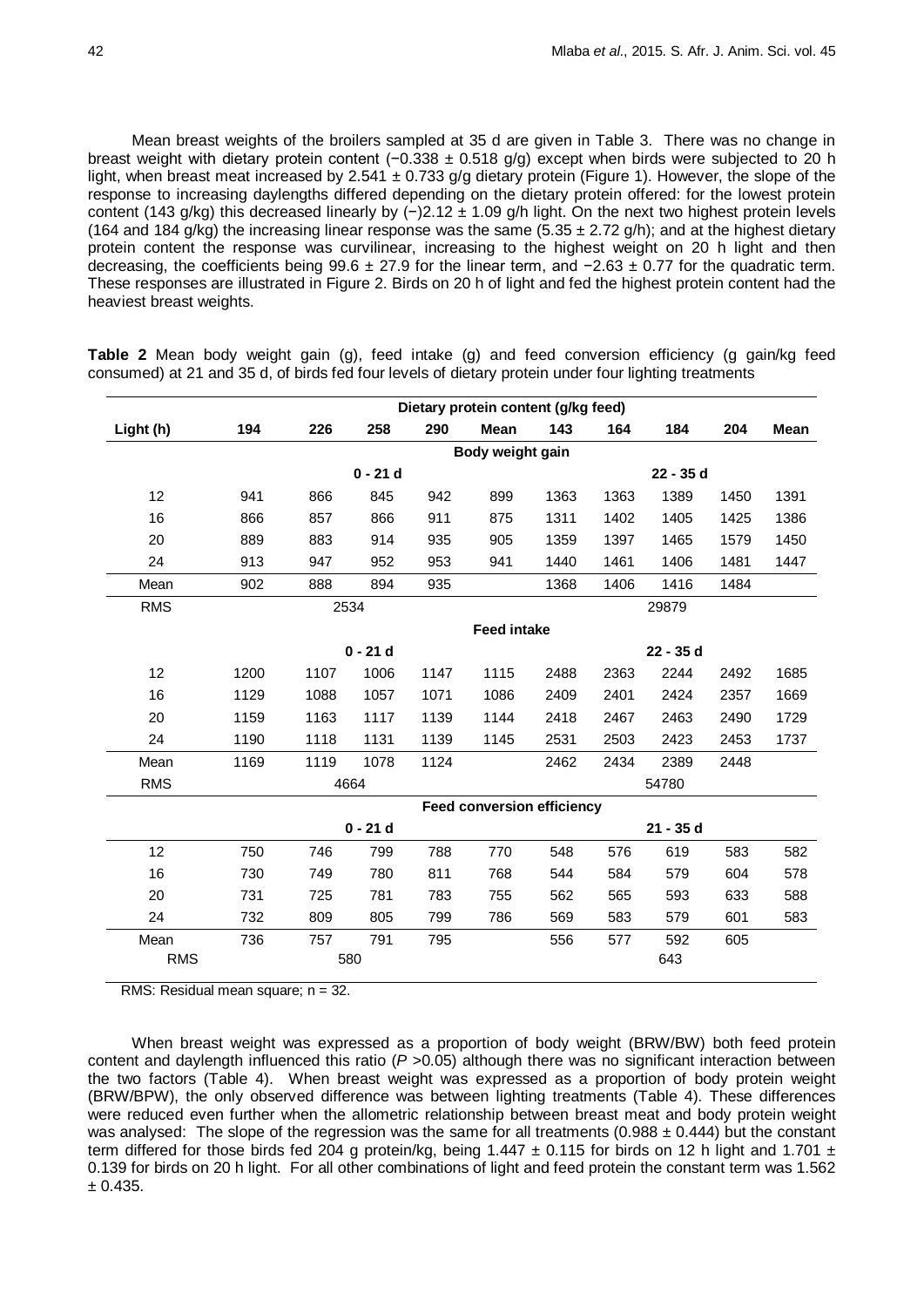Mean thigh weights (average weight per bird) for broilers at 35 d are shown in Table 3. Males had higher mean weights than females (136 vs. 114 g,  $P$  <0.001). There was no effect of dietary protein content (b =  $0.123 \pm 0.087$  g/g protein) or light (b =  $-0.065 \pm 0.440$  g/h light) on thigh weight, but an interaction between these factors resulted in thigh weights increasing, in birds fed dietary protein levels of 164, 184 and 204 g/kg, as daylength was increased, but with birds on the lowest protein (143 g protein/kg feed) showing reduced thigh weights (*P* <0.05). The allometric relationship (constant term and regression coefficient) between (*ln*) mean thigh weight and (*ln*) body protein weight was the same over all dietary protein and lighting treatments, being represented by the equation  $0.034 \pm 0.418 \pm 0.8336 \pm 0.0729$  g/g.

Drum weights (mean per bird) are in Table 3. Again, the weights were heavier in males (118 g) than in females (100 g) at 35 d. Neither dietary protein content (b =  $0.0595 \pm 0.0717$  g/g protein) nor daylength (−0.245 ± 0.364 g/h) influenced drum weight, and there was also no interaction between the two factors. However, when the allometric relationships between (*ln*) drum weight and (*ln*) body protein weight on different daylengths were compared, the equation for the three longest daylengths (0.087  $\pm$  0.834 + 0.805  $\pm$ 0.145 g/g) differed from that for the 12 h treatment (−2.303 ± 1.18 + 1.224 ± 0.207 g/g). Such differences did not occur when the relationships on the different feed protein levels were compared, nor was there an interaction between daylength and feed protein level.

|                  | Feed protein content (g/kg) |      |               |      |             |  |  |  |
|------------------|-----------------------------|------|---------------|------|-------------|--|--|--|
| Light (h)        | 143                         | 164  | 184           | 204  | <b>Mean</b> |  |  |  |
|                  |                             |      | <b>Breast</b> |      |             |  |  |  |
| 12               | 412                         | 362  | 385           | 383  | 385         |  |  |  |
| 16               | 380                         | 391  | 402           | 433  | 401         |  |  |  |
| 20               | 364                         | 444  | 455           | 532  | 449         |  |  |  |
| 24               | 390                         | 416  | 449           | 413  | 417         |  |  |  |
| Mean             | 386                         | 403  | 423           | 440  |             |  |  |  |
| RMS <sup>1</sup> |                             |      | 3409          |      |             |  |  |  |
|                  |                             |      | <b>Thigh</b>  |      |             |  |  |  |
| 12               | 132                         | 122  | 118           | 126  | 123         |  |  |  |
| 16               | 121                         | 127  | 122           | 122  | 123         |  |  |  |
| 20               | 112                         | 132  | 133           | 147  | 131         |  |  |  |
| 24               | 114                         | 125  | 123           | 121  | 121         |  |  |  |
| Mean             | 119                         | 126  | 124           | 129  |             |  |  |  |
| <b>RMS</b>       |                             |      | 359           |      |             |  |  |  |
|                  |                             |      | Drum          |      |             |  |  |  |
| 12               | 109                         | 107  | 98            | 120  | 108         |  |  |  |
| 16               | 112                         | 112  | 104           | 117  | 111         |  |  |  |
| 20               | 104                         | 116  | 108           | 111  | 110         |  |  |  |
| 24               | 98.2                        | 118  | 105           | 103  | 106         |  |  |  |
| Mean             | 105                         | 113  | 104           | 113  |             |  |  |  |
| <b>RMS</b>       |                             |      | 251           |      |             |  |  |  |
|                  |                             |      | Wing          |      |             |  |  |  |
| 12               | 87.0                        | 86.7 | 80.8          | 94.9 | 86.3        |  |  |  |
| 16               | 86.4                        | 91.6 | 87.0          | 95.8 | 90.2        |  |  |  |
| 20               | 85.5                        | 87.4 | 90.8          | 94.6 | 89.6        |  |  |  |
| 24               | 81.0                        | 95.8 | 86.7          | 90.8 | 88.6        |  |  |  |
| Mean             | 83.9                        | 90.4 | 86.3          | 94.0 |             |  |  |  |
| <b>RMS</b>       |                             |      | 139           |      |             |  |  |  |

**Table 3** Mean breast, thigh, drum and wing weights (g) of broilers at 35 d fed four levels of dietary protein and subjected to four lighting programmes

 $1$  RMS: Residual mean square,  $n = 96$ .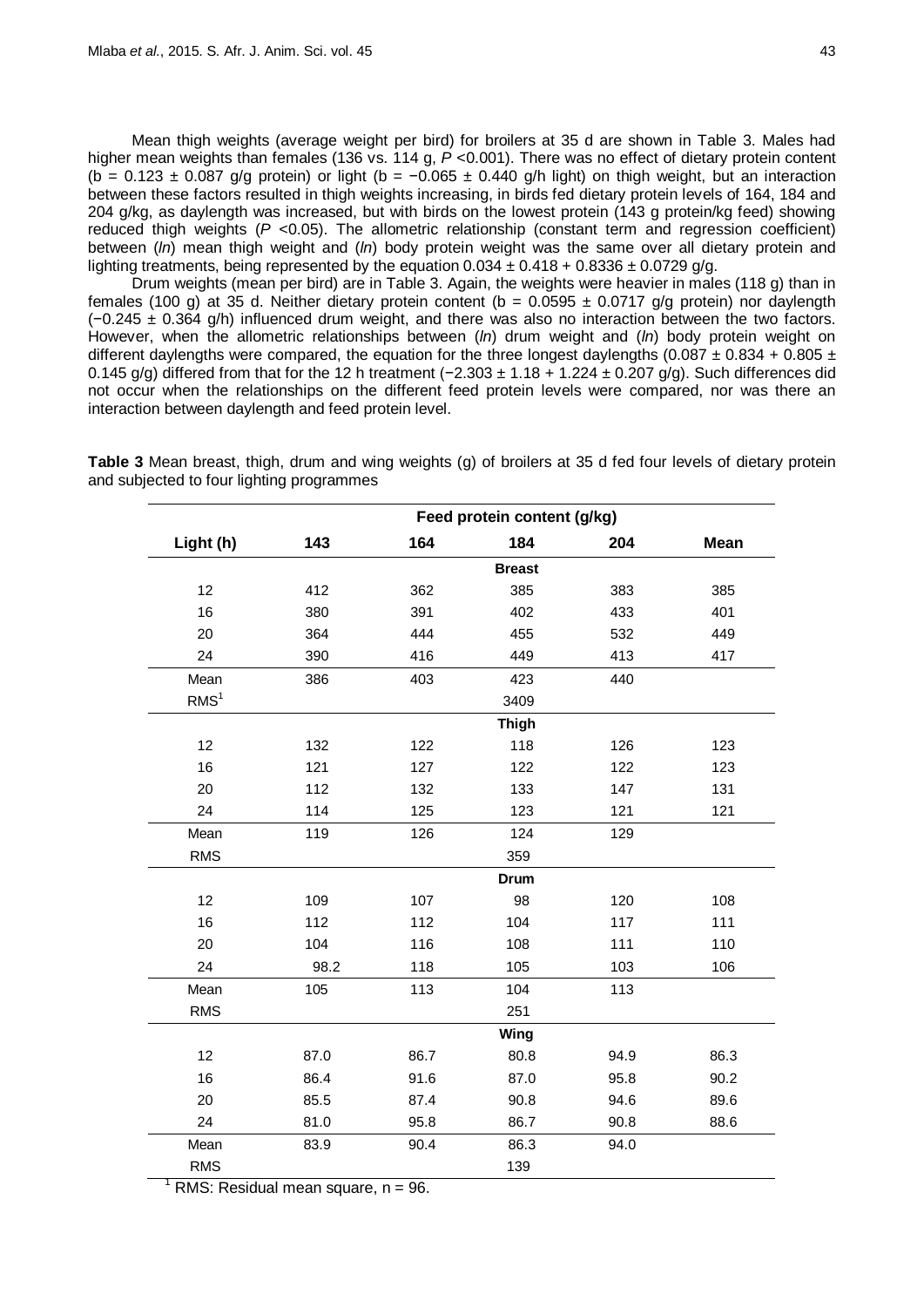Mean wing weights of birds fed four levels of dietary protein content and reared under four lighting treatments to day 35 are given in Table 3. The mean weight for females was 84 g and for males, 94 g (*P* <0.001). Whereas there were differences in wing weights between feed protein treatments (*P* <0.01), when these weights were regressed against feed protein content the regression coefficient was not different from zero (0.116  $\pm$  0.052 g/g). There was also no trend when wing weight was regressed against daylength  $(0.084 \pm 0.270 \text{ g/h})$ . There was no interaction between treatments for wing weight. The allometric regression between (*ln*) wing weight and (*ln*) body protein weight of  $0.467 \pm 0.372 + 0.6995 \pm 0.0649$  g/g remained the same over all dietary protein and daylength treatments, and the interaction between them.

|                                   | Dietary protein content (g/kg feed) |            |                           |       |       |  |  |  |  |
|-----------------------------------|-------------------------------------|------------|---------------------------|-------|-------|--|--|--|--|
| Light (h)                         | 143                                 | 164<br>184 |                           | 204   | Mean  |  |  |  |  |
|                                   |                                     |            | Breast weight/body weight |       |       |  |  |  |  |
| $12 \overline{ }$                 | 0.186                               | 0.174      | 0.196                     | 0.175 | 0.183 |  |  |  |  |
| 16                                | 0.180                               | 0.182      | 0.200                     | 0.199 | 0.190 |  |  |  |  |
| 20                                | 0.182                               | 0.196      | 0.208                     | 0.222 | 0.202 |  |  |  |  |
| 24                                | 0.197                               | 0.190      | 0.212                     | 0.197 | 0.199 |  |  |  |  |
| Mean                              | 0.186                               | 0.185      | 0.204                     | 0.198 | 0.193 |  |  |  |  |
| <b>RMS</b>                        |                                     |            | 0.031                     |       |       |  |  |  |  |
| Breast weight/body protein weight |                                     |            |                           |       |       |  |  |  |  |
|                                   |                                     |            |                           |       |       |  |  |  |  |
| $12 \overline{ }$                 | 1.35                                | 1.25       | 1.33                      | 1.19  | 1.28  |  |  |  |  |
| 16                                | 1.30                                | 1.24       | 1.36                      | 1.29  | 1.30  |  |  |  |  |
| 20                                | 1.27                                | 1.36       | 1.45                      | 1.50  | 1.40  |  |  |  |  |
| 24                                | 1.34                                | 1.29       | 1.40                      | 1.29  | 1.33  |  |  |  |  |
| Mean                              | 1.32                                | 1.28       | 1.38                      | 1.32  |       |  |  |  |  |
| <b>RMS</b>                        |                                     |            | 1.695                     |       |       |  |  |  |  |

**Table 4** Mean breast weight (g) as a proportion of body weight (g) and body protein weight (g) of broilers at 35 d fed one of four protein feeds and grown under different daylengths

RMS: Residual mean square, n = 96.



**Figure 1** Response in breast weight (minus skin and bone) to increasing levels of dietary protein content for different daylengths. 12 h ♦; 16 h ■; 20 h ▲; 24 h ●. Broken line represents 20 h treatment; solid line represents the other three treatments.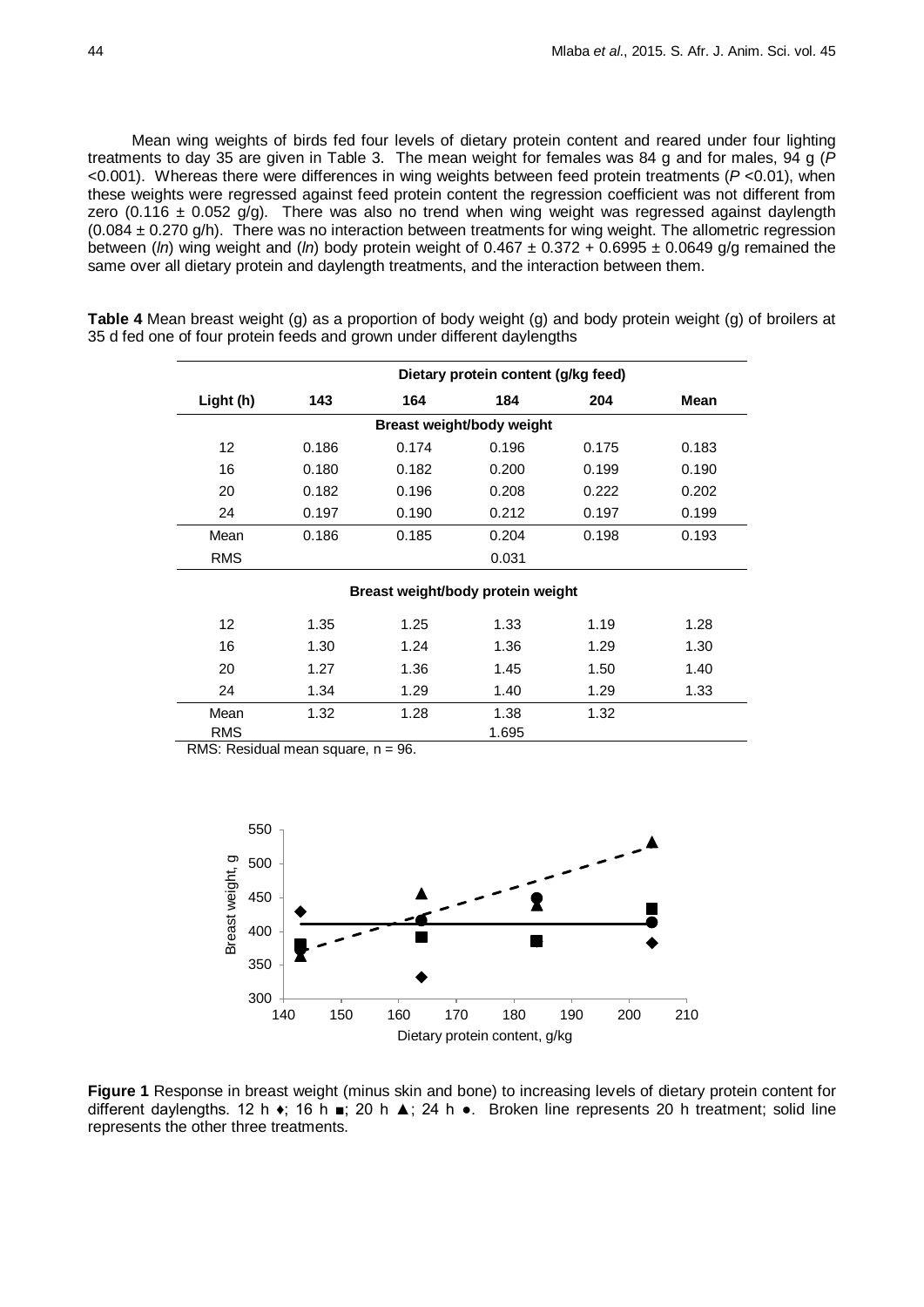

**Figure 2** Response in breast weight (minus skin and bone) to increasing daylength on four dietary protein contents. Protein 143 **◆-----◆**; 164 ■- - - ■; 184 ▲- - - - ▲; 204 ● \_\_\_●.

Mean body protein and lipid contents of broilers at 35 d are in Table 5. There was no interaction (*P* >0.05) between lighting programme and dietary protein content for either of these variables. Body protein content increased at the rate of  $0.146 \pm 0.035$  g/kg as dietary protein content increased whereas body lipid content decreased (−0.696 ± 0.089 g/kg). Body protein also responded to daylength, increasing at the rate of  $0.444 \pm 0.188$  g/kg per h, but body lipid was unaffected ( $P > 0.05$ ).

| Feed protein content (g/kg feed) |                           |     |      |     |             |  |  |  |  |
|----------------------------------|---------------------------|-----|------|-----|-------------|--|--|--|--|
| Light (h)                        | 143                       | 164 | 184  | 204 | <b>Mean</b> |  |  |  |  |
| Body protein content (g/kg)      |                           |     |      |     |             |  |  |  |  |
| 12                               | 138                       | 140 | 148  | 146 | 143         |  |  |  |  |
| 16                               | 139                       | 147 | 147  | 155 | 147         |  |  |  |  |
| 20                               | 143<br>145<br>144         |     | 148  | 145 |             |  |  |  |  |
| 24                               | 146                       | 148 | 152  | 153 | 149         |  |  |  |  |
| Mean                             | 141                       | 145 | 148  | 150 |             |  |  |  |  |
| <b>RMS</b>                       |                           |     | 58.7 |     |             |  |  |  |  |
|                                  | Body lipid content (g/kg) |     |      |     |             |  |  |  |  |
| 12                               | 165                       | 133 | 115  | 121 | 134         |  |  |  |  |
| 16                               | 171                       | 146 | 135  | 117 | 142         |  |  |  |  |
| 20                               | 153                       | 145 | 132  | 120 | 138         |  |  |  |  |
| 24                               | 153                       | 143 | 123  | 116 | 134         |  |  |  |  |
| Mean                             | 160                       | 142 | 126  | 118 |             |  |  |  |  |
| <b>RMS</b>                       |                           |     | 403  |     |             |  |  |  |  |

**Table 5** Mean body protein and lipid contents (g/kg) at 35 d of broilers fed four levels of dietary protein and subjected to four lighting treatments

RMS: Residual mean square; n = 96.

## **Discussion**

The objective of the trial reported here was to determine whether breast meat yield would improve in broilers reared on short daylengths if higher levels of dietary protein were fed. This was in response to reports in the literature indicating that breast meat yield is reduced when short daylengths are used in rearing (Renden *et al*., 1992; 1993; 1996; Downs *et al*., 2006; Schwean-Lardner *et al*., 2006; Brickett *et al*., 2007; Lien *et al*., 2007). Lewis *et al*. (2009) showed that feed intake was reduced on short days, suggesting that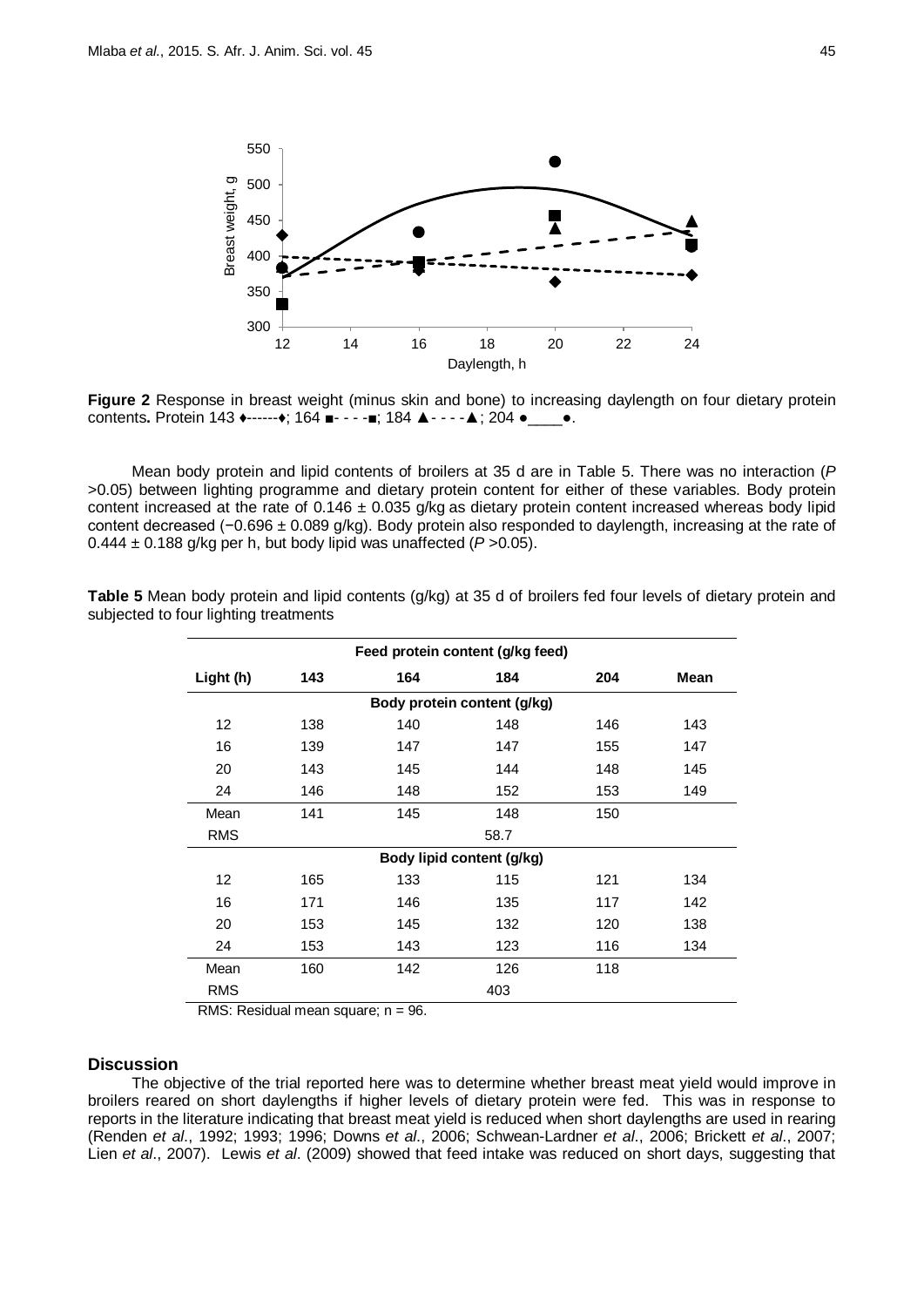insufficient protein may be consumed under these conditions to enable broilers to express their potential breast meat yield.

Neither BWG to 35 d nor feed intake was affected by the amount of light given to the birds. It has been demonstrated (Lewis *et al*., 2009) that broilers learn to eat in the dark when subjected to daylengths shorter than 16 h, and this enables them to compensate for the reduced daylength. These results confirm those of Lewis *et al*. (2009; 2010) that broilers grow as well on short as on long days, and that their welfare, as judged in this case by mortality to 35 d, is jeopardised when long daylengths are used in the rearing period. FCE to 21 d was improved with the use of short daylengths although this advantage disappeared by 35 d, the lack of a significant trend possibly being the result of too few replications of the main treatments. Whereas the number of replications may have been insufficient for measuring differences in growth rate and FCE, significant differences between treatments were observed in the physical and chemical composition of broilers on the different treatments, this being the objective of the exercise.

The effects of the dietary and environmental treatments on breast meat yield were complex, and largely dependent on the method used to describe these effects. When viewed over all lighting treatments dietary protein content had no effect on breast meat yield except in those broilers receiving 20 h light/d. However, breast meat yield on the lighting treatments differed considerably depending on the dietary protein content given; decreasing on the lowest protein, increasing linearly on the next two protein levels (164 and 184 g/kg), and showing a curvilinear trend on the highest protein feed. Birds on 20 h of light and fed the highest protein content had considerably heavier breast weights than on any other treatment and could therefore have been regarded as being outliers, these results having a significant effect on the response to 20 h and 204 g protein/kg. However, these birds were also the heaviest birds sampled, thus, when breast weights were expressed as a proportion of body weight, or of body protein weight, differences between treatments were not as apparent. These differences all-but disappeared when the allometric relationship between breast weight and body protein weight were compared between treatments: the slope of this regression was the same in all treatments, but was adjusted upwards (higher constant term) in the case of broilers given 20 h light/d.

Emmans & Fisher (1986) and Danisman & Gous (2011) have argued that the logical way to predict the effects of genotype, feed and environment on the growth of breast meat and other body components is to express the component as a proportion of body protein growth. Potential protein growth rates have been described for various genotypes (Hancock *et al*., 1995; Gous *et al*., 1996) using a Gompertz growth function (Gous *et al*., 1999) and simulation models already exist for predicting the actual growth of body protein as influenced by genotype, feed and environment (Emmans, 1981; EFG Software, 2007). Such models may therefore be used to predict the growth of any scaled component of the body, as any components that share the same rate of maturing can be scaled allometrically (Emmans, 1987; 1988). What is needed for each genotype is a description of the potential rates of growth of body protein and of the different components of the body so that the allometric relationships between the important components of the body and body protein can be determined. Differences in the allometric relationships between genotypes, or those brought about through nutritional or environmental manipulation would enable these effects to be modelled. The results reported here do not disprove the hypothesis that the allometric regression coefficient between breast weight and body protein weight is the same under all circumstances, and that differences in the constant term may be brought about by different nutritional or environmental conditions.

Danisman & Gous (2011; 2013) suggested that the shift in constant term was due to an increased amount of body lipid being deposited in the different components of the body when birds are placed on low protein feeds. In this trial, body lipid content decreased, as predicted, but in addition, body protein content increased with dietary protein content. Body protein also increased with daylength whereas body lipid was unaffected. Increases in body protein would result in increased breast weights, as described by the allometric coefficient given above, whereas increased body lipid growth would change the constant term in the allometric equation. Because body lipid was unaffected by daylength, these results do not provide substantial underlying evidence that the constant term in the allometric equation may be altered by different daylengths. Some other explanation is needed to model the reduction in breast meat yield in broilers reared on daylengths shorter than 20 h.

The response in thigh weight to dietary protein and to daylength was interesting, and similar to that in breast weight, with the weights increasing with daylength in birds fed the three highest dietary protein levels, but with birds on the lowest protein exhibiting reduced thigh weights as daylength was increased. Unlike the case with breast meat, the allometric relationship between thigh weight and body protein weight was the same over all dietary protein and lighting treatments, differences in lipid content between treatments presumably being less than in the trials by Danisman & Gous (2011; 2013) where the constant term in this relationship was shifted upwards when broilers were fed the lowest protein feeds.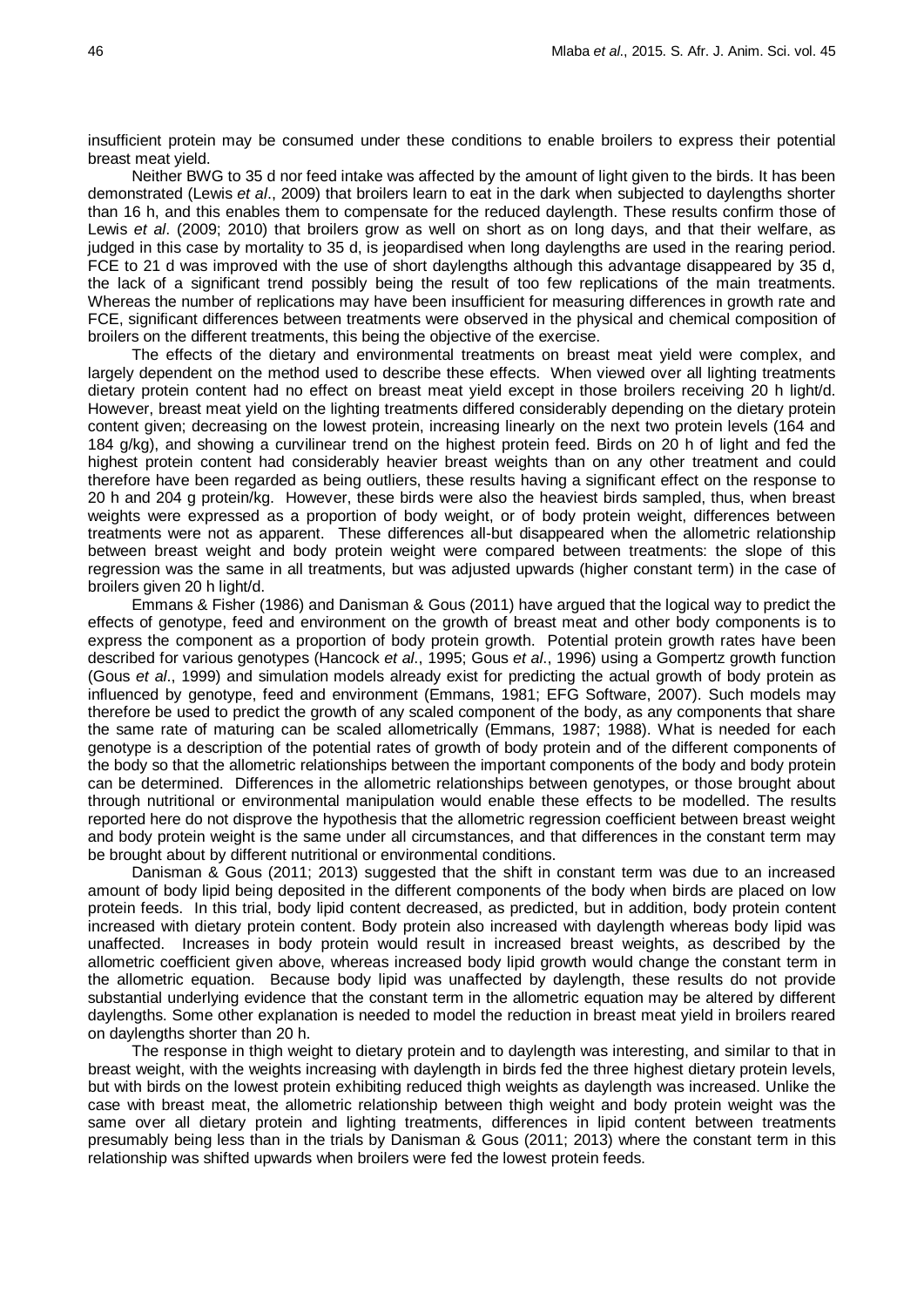Drum weights were unaffected by dietary protein content and daylength, and there was also no interaction between the two factors. However, the allometric equation describing drum weight in terms of body protein weight for the three longest daylengths differed from that for the 12 h treatment, the latter starting at a lower constant term but with a steeper slope than the equation for the other treatments. It is unusual for the slope of the allometric regression for drum weight to differ between treatments: when comparing different genotypes, sexes and feed protein levels in two extensive trials, Danisman & Gous (2011; 2013) showed only one instance where the allometric regression coefficients differed, and this was between four genotypes and not between sexes or dietary protein levels. In this trial also, no differences in the allometric relationship between drum and body protein were evident between different feed protein levels, nor was there an interaction between daylength and feed protein level. The difference observed here may have been an anomaly of the data collected rather than a true effect of different daylengths, given both the prior evidence with drum weight and the lack of such differences with the other component weights in this trial.

Whereas there were differences in wing weights between feed protein treatments as revealed using ANOVA, when these weights were regressed against feed protein content the regression coefficient was not different from zero. There was also no trend when wing weight was regressed against daylength. It is important to bear in mind that the trial conducted here was a response trial where the levels of the treatments are not independent, and hence the trends resulting from the imposition of dietary protein levels and daylengths are of importance, and not whether there are differences between treatment means (see Morris, 1983; 1999). As with thigh weight, the allometric regression between wing weight and body protein weight remained the same over all dietary protein and daylength treatments. This confirms the results of the trials reported by Danisman & Gous (2011; 2013) although Brickett *et al*. (2007) reported that drum and wing weights at 35 d were heavier on their low protein diet.

## **Conclusion**

Breast meat yield from birds reared on 12 h was not improved when these birds were fed high protein feeds whereas yields were increased in birds on the three longer daylengths used when feed protein was increased. The decreased breast meat yield in broilers given short daylengths is therefore not the consequence of a shortage of dietary protein. Nevertheless, the allometric regression between breast meat and body protein content remained the same for all daylengths used thus confirming that breast meat yield may be accurately predicted from body protein weight.

## **References**

- AOAC, 2003. Official methods of analysis.  $17<sup>th</sup>$  Edition. Association of official analytical chemist, Inc., Arlington, Washington, USA.
- Aviagen, 2009. Broiler nutrition specifications. http://en.aviagen.com/assets/Tech\_Center/AA\_ Broiler\_Nutrition\_Specs. (Accessed, August 2009).
- Brickett, K.E., Dahiya, J.P., Classen, H.L. & Gomis, S., 2007. Influence of dietary nutrient density, feed form, and lighting on growth and meat yield of broiler chickens. Poult. Sci. 86, 2172-2181.
- Danisman, R. & Gous, R.M., 2011. Effect of dietary protein on the allometric relationships between some carcass portions and body protein in three broiler strains. S. Afr. J. Anim. Sci. 41, 194-208.
- Danisman, R. & Gous, R.M., 2013. Effect of dietary protein on performance of four broiler strains and on the allometric relationships between carcass portions and body protein. S. Afr. J. Anim. Sci. 43, 25-37.
- Downs, K.M., Lien, R.J., Hess, J.B., Bilgili, S.F. & Dozier III, W.A., 2006. The effects of photoperiod length, light intensity, and feed energy on growth responses and meat yield of broilers. J. Appl. Poult. Res. 15, 406-416.
- EFG Software 2007. http://www.efgsoftware.net/ (accessed July 2013).
- Emmans, G.C., 1981. A model of the growth and feed intake of ad libitum fed animals, particularly poultry. In: Computers in Animal Production. Br. Soc. Anim. Prod. 5, 103-110.
- Emmans, G.C., 1987. Growth, body composition and feed intake. Wrld Poult. Sci. J. 43, 208-227.
- Emmans, G.C., 1988. Genetic components of potential and actual growth. In: Animal Breeding Opportunities. Occ. Pub. No 12. Br. Soc. Anim. Prod., Penicuik, Midlothian, U.K. pp. 153-181.
- Emmans, G.C. & Fisher, C. 1986. Problems in nutritional theory. In: Nutrient Requirements of Poultry and Nutritional Research. Eds: Fisher, C. & Boorman, K.N., Butterworths, London. pp 9-40.
- European Union, 2007: Council Directive 2007/43/EC. Pages 19-28 in Official J. Eur. Union, L182, Vol. 50.
- Fisher, C. & McNab, J.M., 1987. Techniques for determining the ME content of poultry feeds. In: Recent Advances in Animal Nutrition. Eds: Haresign, W. & Cole, D.J.A., Butterworths, London. pp. 3-17.
- GenStat 2011. GenStat statistical software, 14<sup>th</sup> Edition. Lawes Agricultural Trust. Hemel Hempstead, U.K.